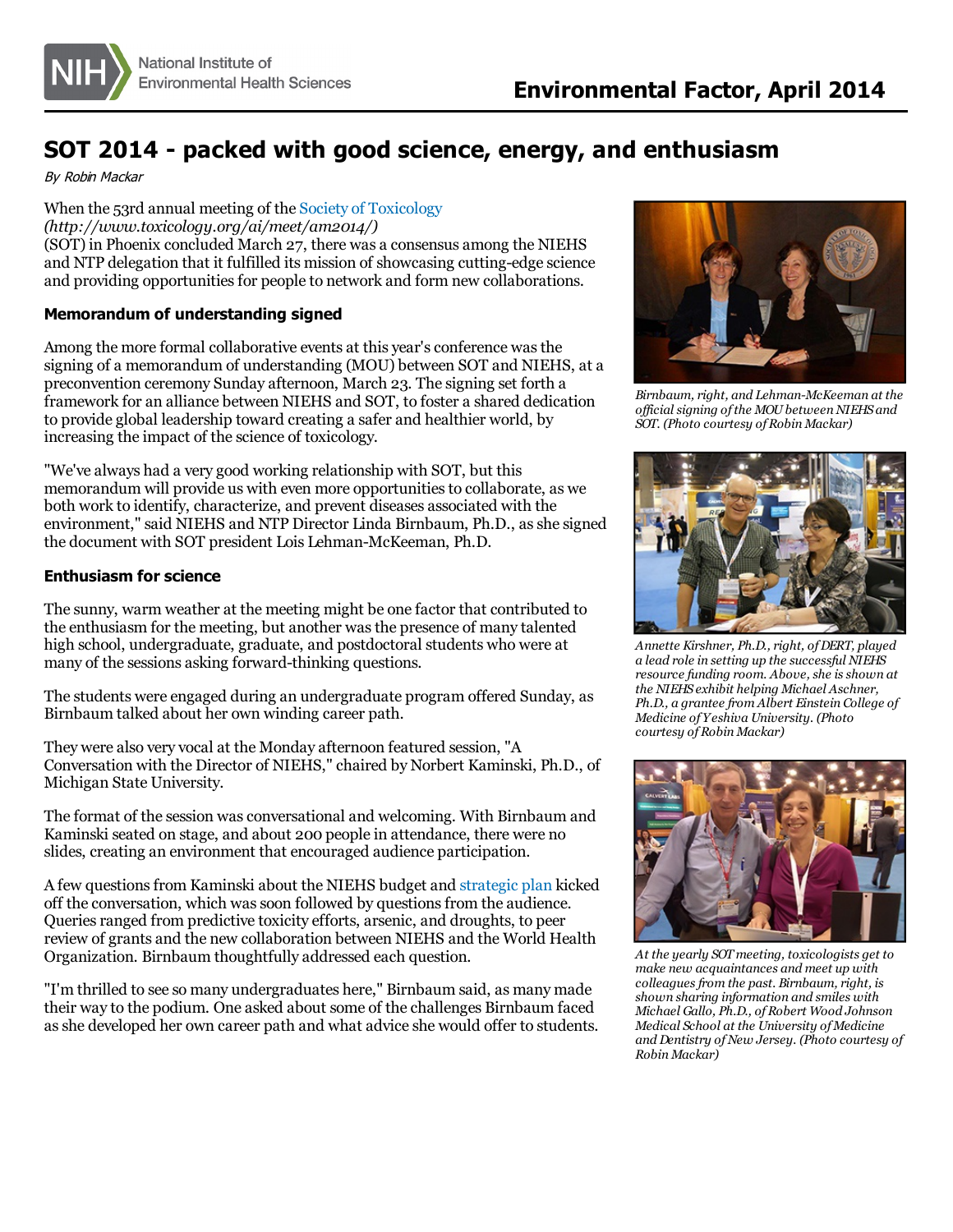"Always be willing to try something new," she said. "Try working with a new collaborator, try out your crazy ideas, and don't be afraid to fail. Failure can teach us valuable lessons."

Birnbaum ended the informal session by announcing that NIEHS issearching for a new editor-in-chief for the journal [Environmental](http://ehp.niehs.nih.gov/) Health Perspectives. *(http://ehp.niehs.nih.gov/)*

Hugh Tilson, Ph.D., who has held the position since 2007, recently announced his retirement.

## **Funding room and exhibitor hosted sessions**

In addition to the numerous posters and talks by NIEHS and NTP scientists, the NIEHS resource funding room proved very popular. Division of Extramural

Research and Training (DERT) program representatives staffed the room for two days, providing one-on-one-consultation for individualsinterested in grants and training.

The two Institute [exhibitor-hosted](http://ntp.niehs.nih.gov/nnl/index.htm) sessions were also a success. Mark Cesta, [D.V.M.,](http://www.niehs.nih.gov/research/atniehs/labs/lep/ntp-path/staff/cesta/index.cfm) Ph.D., showcased the Nonneoplastic Lesion Atlas,

*(http://ntp.niehs.nih.gov/nnl/index.htm)*

the newest resource from NTP and Allen [Dearry,](http://www.niehs.nih.gov/about/od/deputy/osim/index.cfm) Ph.D., NIEHS Office of Scientific Information Management director, led a session on "Advancing Environmental Health Data Sharing and Analysis."

(Robin Mackar is news director in the NIEHS Office of Communications and Public Liaison, and a frequent contributor to the Environmental Factor.)



*over the SOT program, to decide what to attend next. Flowers oversaw the design ofthe popularNIEHS exhibit. (Photo courtesy of Robin Mackar)*



*Tilson talked to many people at SOT about the editor-in-chief role he is about to leave. He announced his retirement in March after 40 years of federal service. Ef orts are underway to fill thisimportant position. (Photo courtesy ofRobin Mackar)*



*Becky Boyles, Ph.D., left, ofthe NIEHSOf ice of Scientific Information Management, talked to researchers about data sharing activities. (Photo courtesy ofRobin Mackar)*



*Tammy Collins, Ph.D., left, who leadsthe NIEHS Of ice of Fellows' CareerDevelopment, was very busy during the conference, talking to many postdocs about positions at NIEHS and NTP. (Photo courtesy ofRobin Mackar)*



*At the MOUsigning ceremony, Nigel Walker, Ph.D., ofNTP, center, joined with Birnbaum, left, and Dori Germolec, Ph.D., who is an SOT Counselor. (Photo courtesy ofRobin Mackar)*